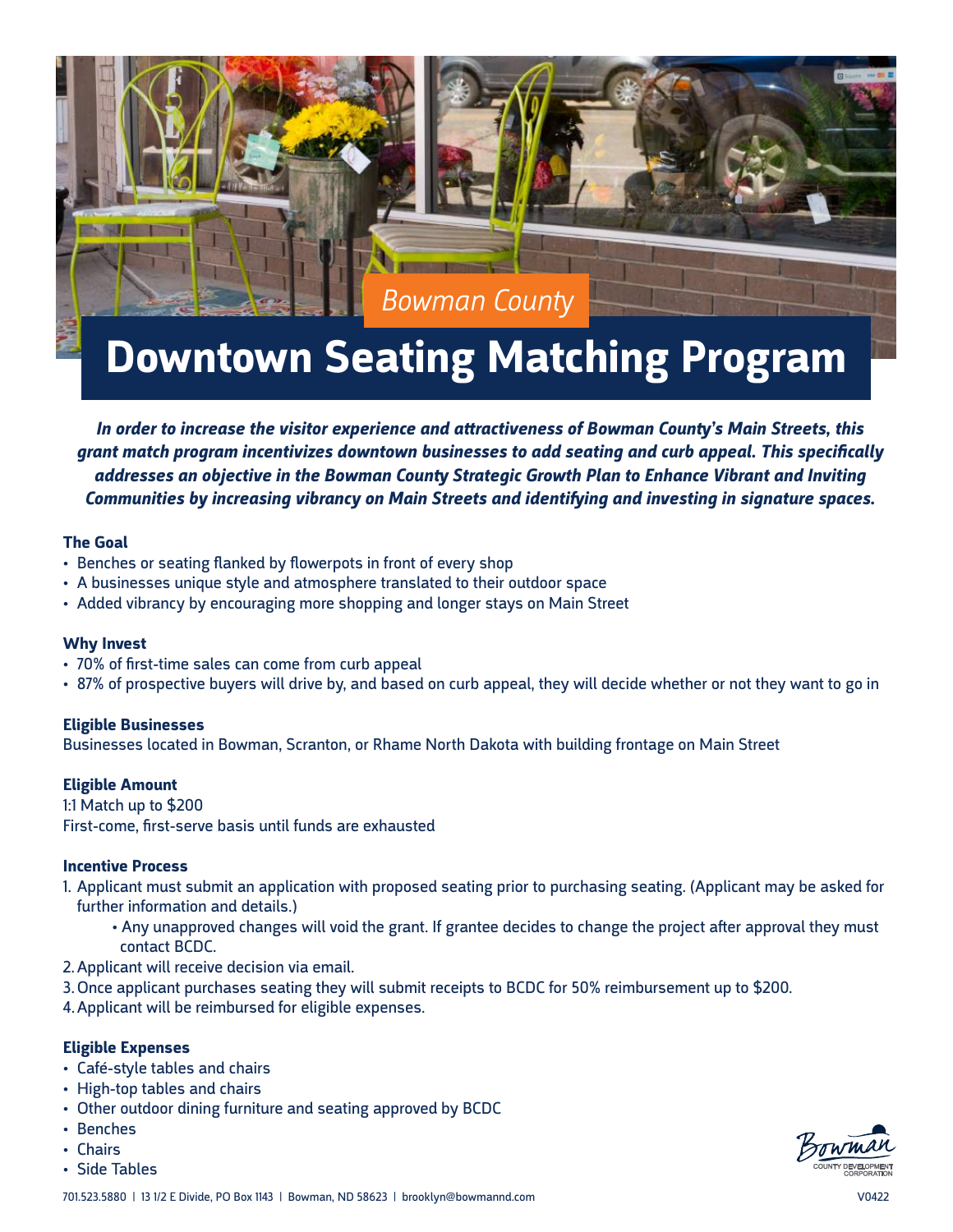### **Ineligible Expenses**

- Interior furniture and seating
- Labor costs
- Construction of outdoor structures such as decks and patios, landscaping, painting, building upgrades, or maintenance
- Furniture not placed on Main Street side of building

### **Guidelines**

- Seating must be placed on Main Street side of business
- Business must provide details, photos, and description of the outdoor seating area in the application prior to any award and after items are received and installed (if an award is approved)
- The maximum possible award value is \$200
- It is suggested that a business check with their insurance for any liability
- Businesses located on Main Street in Rhame or Scranton should check with their city council prior to application
- [City of Bowman] Businesses are approved for downtown seating under the following stipulation:
	- Four (4) feet of unobstructed walkway must remain on the sidewalk
	- Please see Special Permission document for more details
- [City of Bowman] If you currently have a city-placed bench in front of your storefront but wish to take advantage of this program we will gladly move the bench to a new spot on Main Street

# **Program Budget \$4,000**

*City of Bowman Restaurant and Lodging Tax provided 80% of funding. An additional 20% was provided by BCDC's Growth Fund to allow the program to be extended to Rhame and Scranton.*

## **Six Key Elements to Façade-Side Beautification**

*from Make Your Downtown Look Amazing by Roger Brooks*

- 1. Street trees
	- Increase sales 15-18%
- 2. Pots, planters, window boxes, and hanging baskets

Benches, chairs, and tables

• There should be no more than two feet between pots and benches. You should line your entire façade up and down your street.

- Benches don't all have to be purchased or matching. They can be handmade or painted by high school students.
- 4. Window displays in exterior spaces
	- Don't just put a plastic folding table up outside.
	- Mix and match with pots and benches.
	- Don't need clothes racks, but just one outfit out as a teaser.
- 5. Lighting and window displays
	- Menu board in a window or exterior display case.
	- Having windows lit up is part of a beautiful downtown.
	- Always use warm light so that it is welcoming.
	- Even at night, your shop window displays should be well lit.
	- Roof top awning around downtown.
- 6. Awning and Blade signs
	- Use descrpitive words, not the name of your shop with a blade sign.
	- Use lights to light the signs at night.
	- Line awnings with lights.